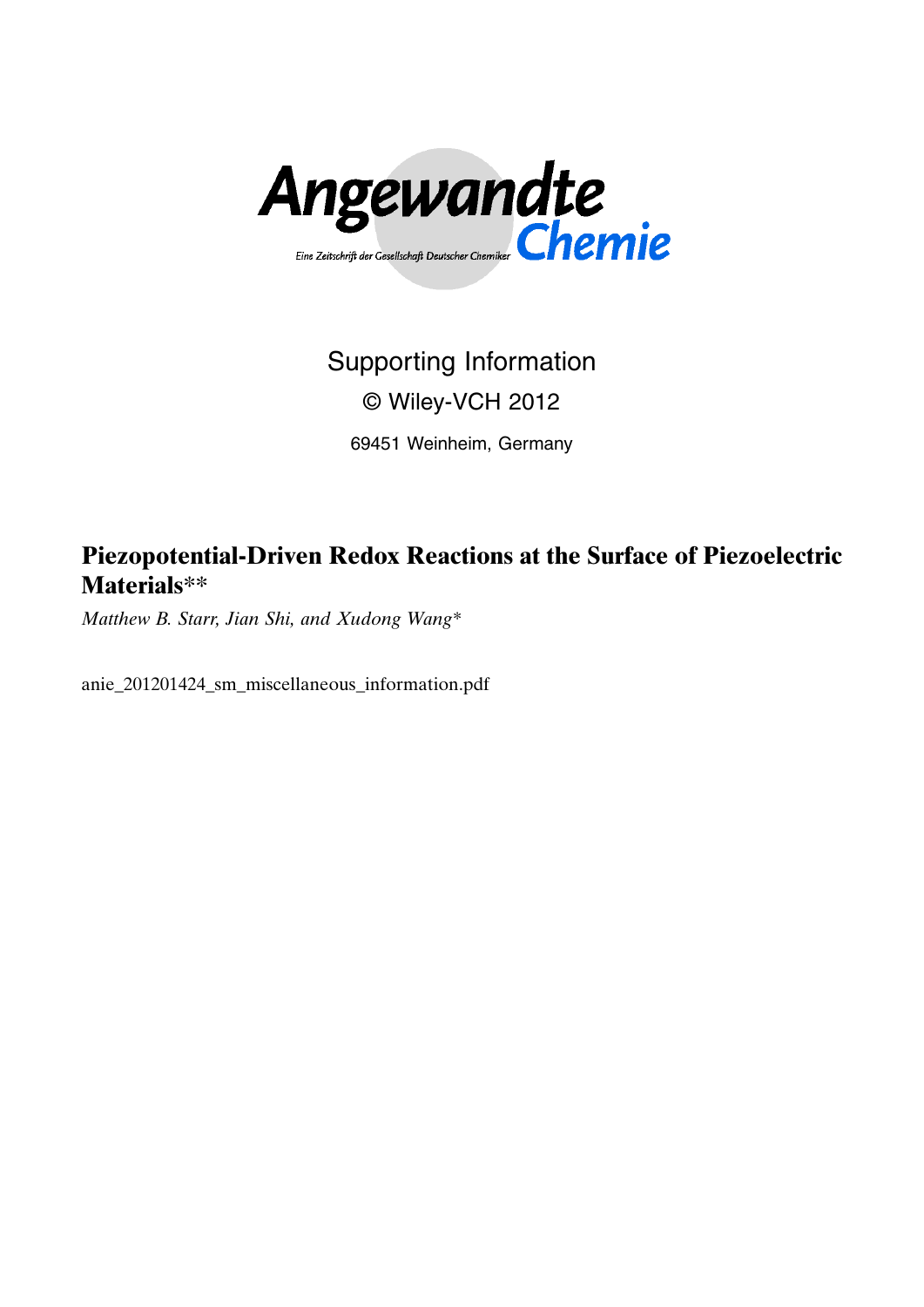## **Supplementary Information**

## **Experimental Details**

**Piezoelectric cantilever:** The piezoelectric cantilever used a 68[Pb(Mg<sub>1/3</sub>Nb<sub>2/3</sub>)O<sub>3</sub>]-32[PbTiO<sub>3</sub>] (PMN-PT) single crystal slab as the piezoelectric component. The PMN-PT wafer was received from TRS Technologies, Inc. and has a thickness of 0.25 mm. Both sides [the  $(00\pm 1)$  surfaces] of the PMN-PT wafer were covered with electrodes consisting of 30 nm chromium and 200nm gold. The as-received PMN-PT wafer was diced into slabs with a size of 24 mm  $\times$  4mm. The slabs were then poled along the <001> direction by applying an electric field of 20,000 V/cm for 30 minutes at room temperature. The processed PMN-PT slabs demonstrated a piezoelectric coefficient of 2200-2700 pC/N. The PMN-PT slab was affixed by ECCOBOND® 45 epoxy to a brass beam (60 mm  $\times$  5 mm  $\times$  0.25 mm), which was encapsulated by a  $\sim$  250 µm layer of epoxy to isolate the brass beam from the aqueous environment. ~0.5 mm-wide bottom surface of the PMN-PT was suspended over the side of the cantilever so that both oppositely charged piezoelectric surface can access the aqueous environment. Electrical leads were fastened to both electrodes by silver paste and subsequently berried in epoxy for piezoelectric potential measurement. The base-end of the brass cantilever was restrained to an immobile acrylic block and the free-end was connected to a lever arm attached to an actuator.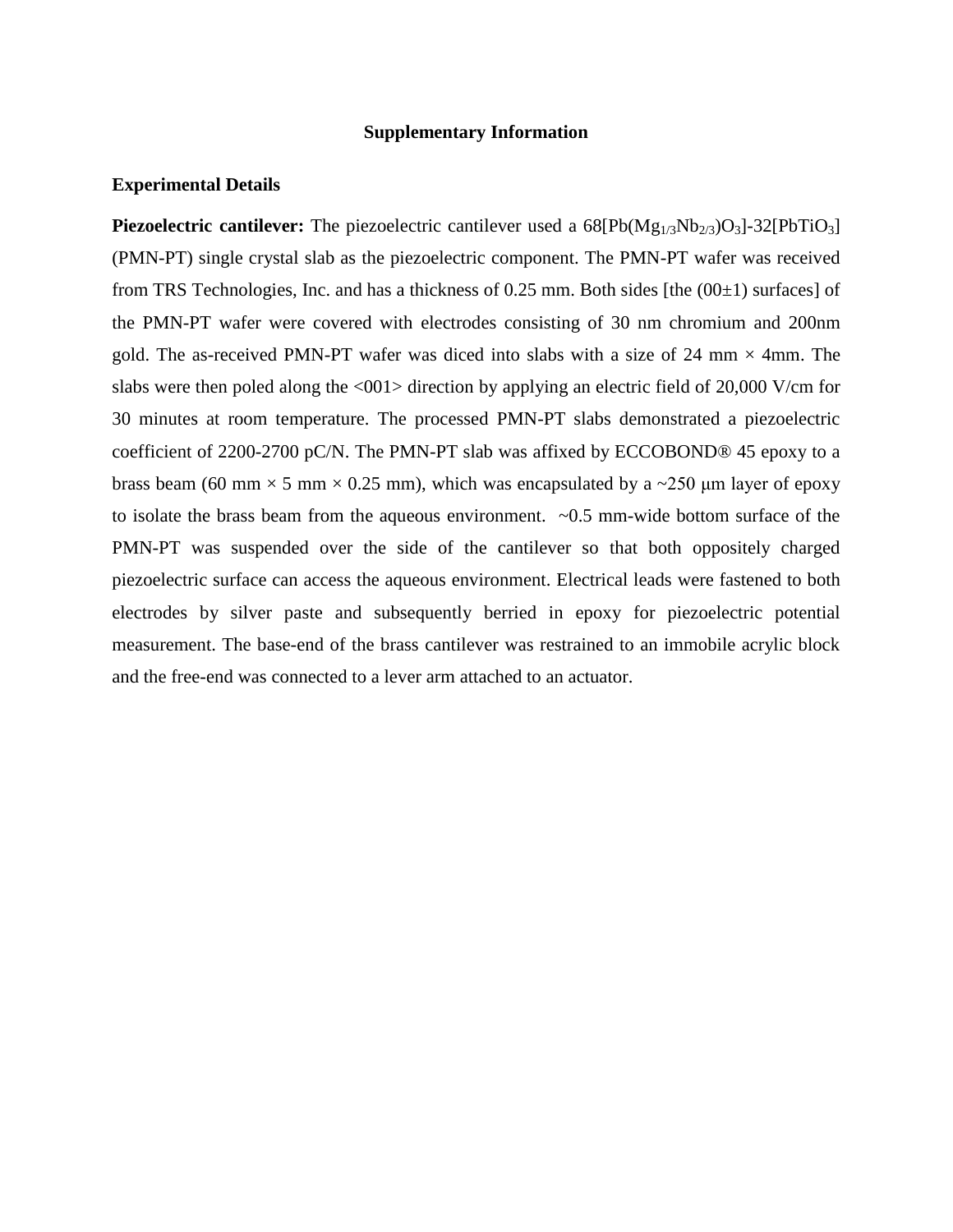

**Figure S1. Experimental setup. a,** The piezoelectric cantilever setup for studying the piezocatalytic effect. It consists of a flexible substrate for strain induction, a piezoelectric element for generation of piezoelectric potential, and a clamp for securing the cantilever's base. **b,** Photo of the experimental setup and reaction apparatus used for studying piezocatalyzed hydrogen evolution from water.

**Reaction apparatus and experiment setup:** The reaction apparatus is shown in Figure S1. The container containing the cantilever was composed of acrylic with joints secured with WeldOn #16 Clear, Medium Bodied Solvent Cement. The ports for mechanical actuation, atmospheric sampling and electrical characterization of the piezoelectric cantilever were composed of 12 mm diameter test tubes. Straining of the piezoelectric cantilever was achieved remotely via two epoxy encapsulated magnetic cubes placed at the tips of the cantilever beam and the driving lever arm. The driving lever arm extends outside the acrylic container through a rubber stopper.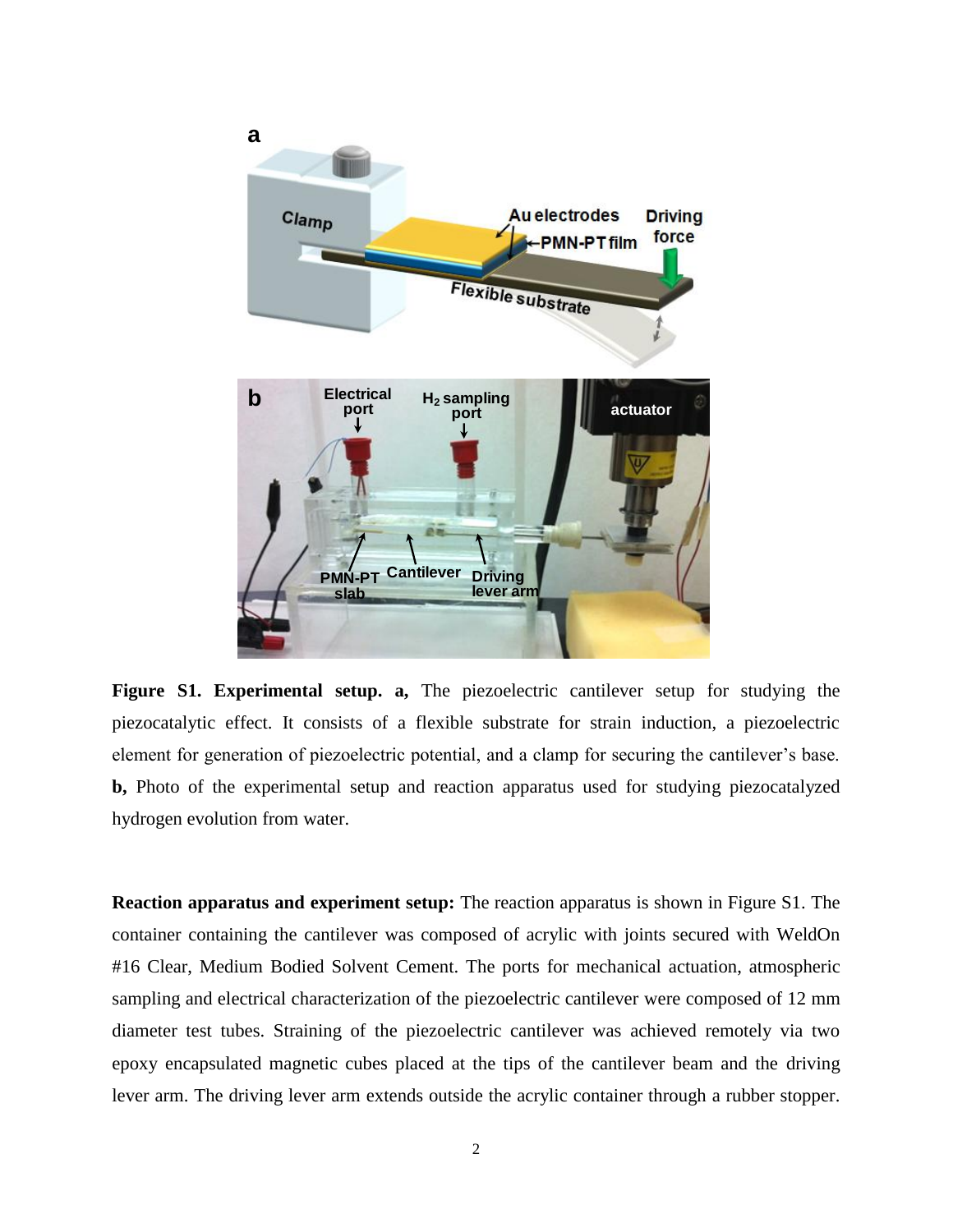The other end of the lever arm is connected to a computer controlled actuator. The actuator can achieve actuation <10 μm position precision covering a range of frequencies and straining patterns that are sufficient for the straining experiments. The insulated electrical leads connected to the piezoelectric electrodes were directed through a stopper in the electrical characterization port. Before each experiment, the 105.5 ml volume acrylic container was filled with 70 ml of solution (DI or electrolyte), leaving an air volume of 35.5 ml. Syringe needles were inserted into both the electrical port and the atmospheric port, and prepurified grade 99.998% nitrogen gas was purged through the system for 10 minutes to remove atmospheric hydrogen gas. At the beginning of each experiment, the electrical leads were connected to a digital oscilloscope to measure and record the piezoelectric voltage. The straining amplitude was adjusted accordingly to reach the desired piezoelectric response. After voltage measurement and adjustment, the leads were disconnected from the oscilloscope to prevent charge leakage through the electronics during hydrogen evolution experiments. Upon completion of the designed experimental run, hydrogen concentration in the air volume of the container was measured.

**Hydrogen measurement:** The hydrogen concentration was measured by an AMETEK Analyzer ta3000F hydrogen gas analyzer, which is able to detect hydrogen from 10 ppb – 3000 ppb with a precision of  $\pm 1$  ppb or  $\pm 10\%$  of reading, whichever is greater. The analyzer was flushed with a control nitrogen stream in order to ensure proper functioning. A reaction apparatus possessing a piezoelectric cantilever and a DI or electrolyte solution was nitrogen purged for 10 minutes to determine the background baseline. To acquire an atmospheric sample, a syringe needle was punctured through the stopper of the sampling port. The 1 cc syringe was then filled with atmosphere extracted from the container. This atmospheric sample was injected into the sample inlet of the hydrogen gas analyzer for concentration quantification. Each atmospheric sampled was measured twice.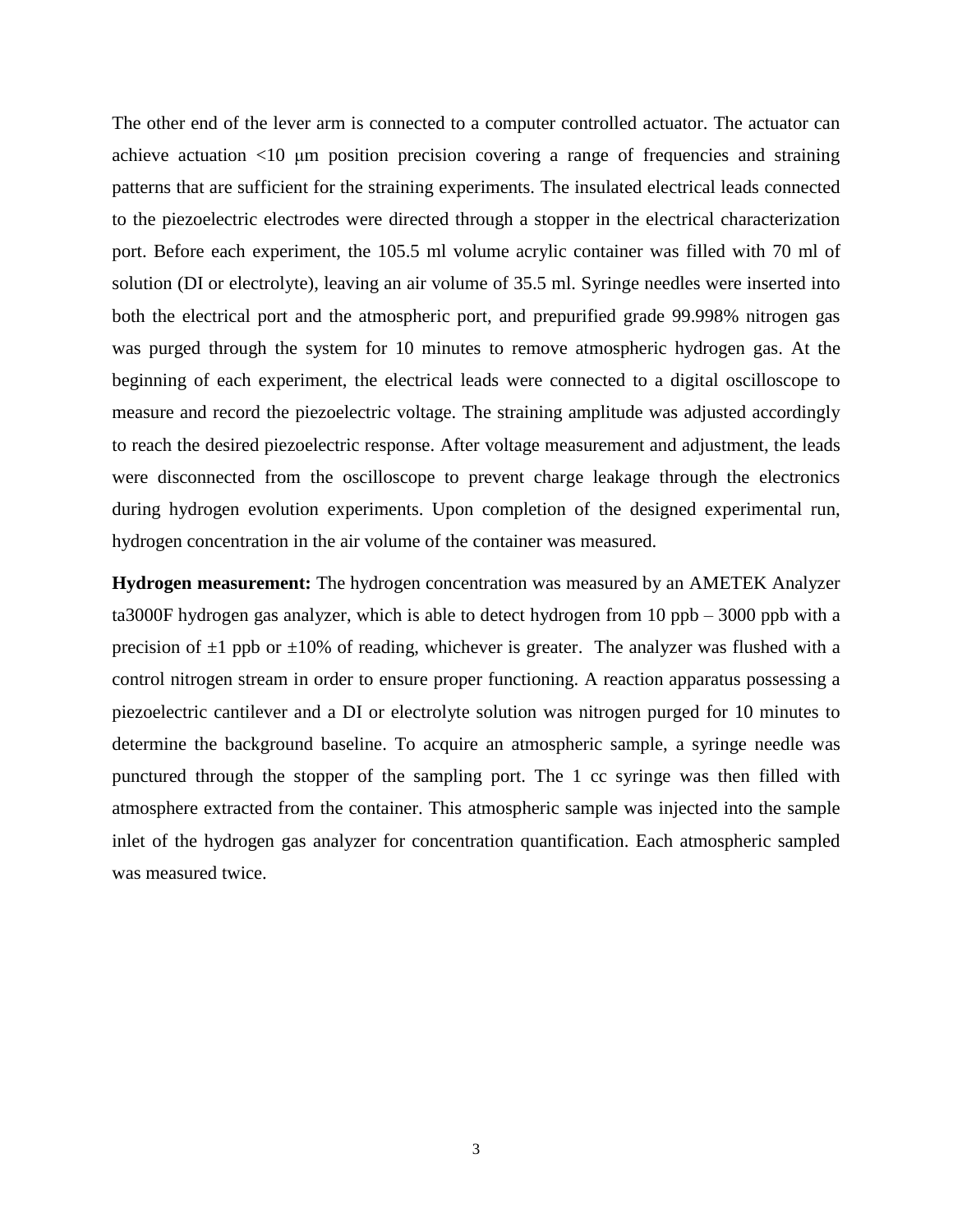

**Fig. S2. Electrical potential characterization of the piezoelectric material with respect to a saturated calomel electrode (SCE). a,** diagram of the potential profile across the piezoelectric element under minor strain as elucidated by reference to the SCE.  $V_0$  represents the piezoelectric potential observed between the two electrodes; while V<sub>S</sub> represents the potential difference between one electrode and the standard SCE. **b,** The piezoelectrical potential measured across the piezoelectric material that was under a sudden impact-load of strain pulse and then released for damped oscillation. The maximum potential difference was ~1.2 V. **c,** The potential profile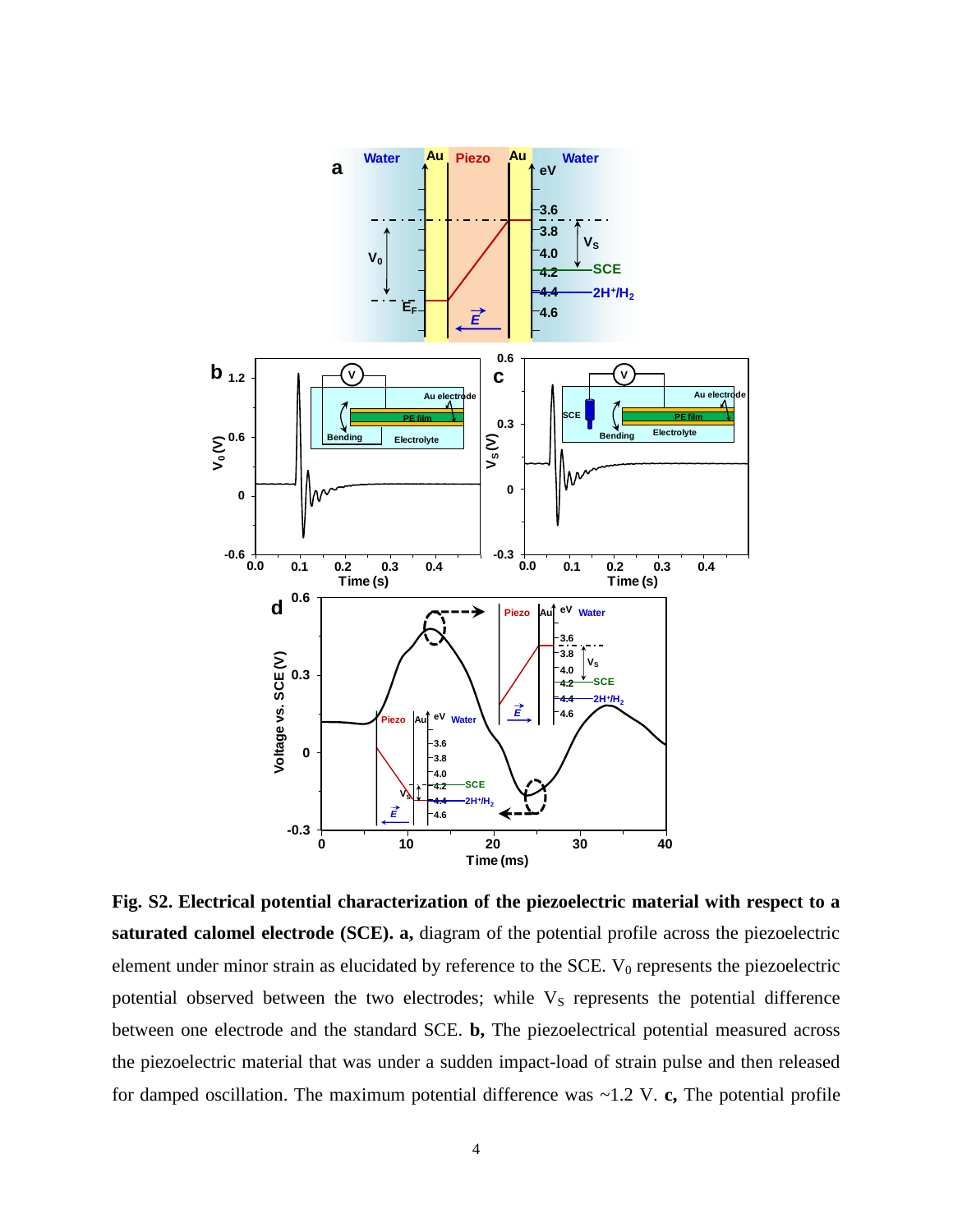measured on a single electrode of the piezoelectric material versus SCE. The applied strain was the same as that used in **b**. The maximum potential was  $\sim 0.5V$ , demonstrating the potential difference between the counter electrode and SCE as that illustrated in **a**. **d,** The potential measured on one side of the piezoelectric material versus SCE during an oscillatory period of strain. The positive and negative values of the potential suggest that the relative electrochemical potential of the electrode can be driven higher and lower than the standard SCE level by the direct piezoelectric effect. The potential appearing on the electrode surface is thermodynamically capable of driving proton reduction reactions in its immediate vicinity.



**Fig. S3. Experimental design of the straining and holding control. a,** A diagram demonstrating how strain was imposed on the piezoelectric cantilever via vertical displacement of the cantilever tip by a distance of *x*. **b,** One straining cycle depicted by the displacement of the piezoelectric cantilever tip  $(x)$  as a function of time. One cycle includes four segments: (1) straining: an enforced linear increase of  $x$ , reaching the maximum displacement of  $x_0$  over time  $t_1$ ; (2) holding: the piezoelectric cantilever held at the maximum displacement  $x_0$  for time  $t_2$ ; (3)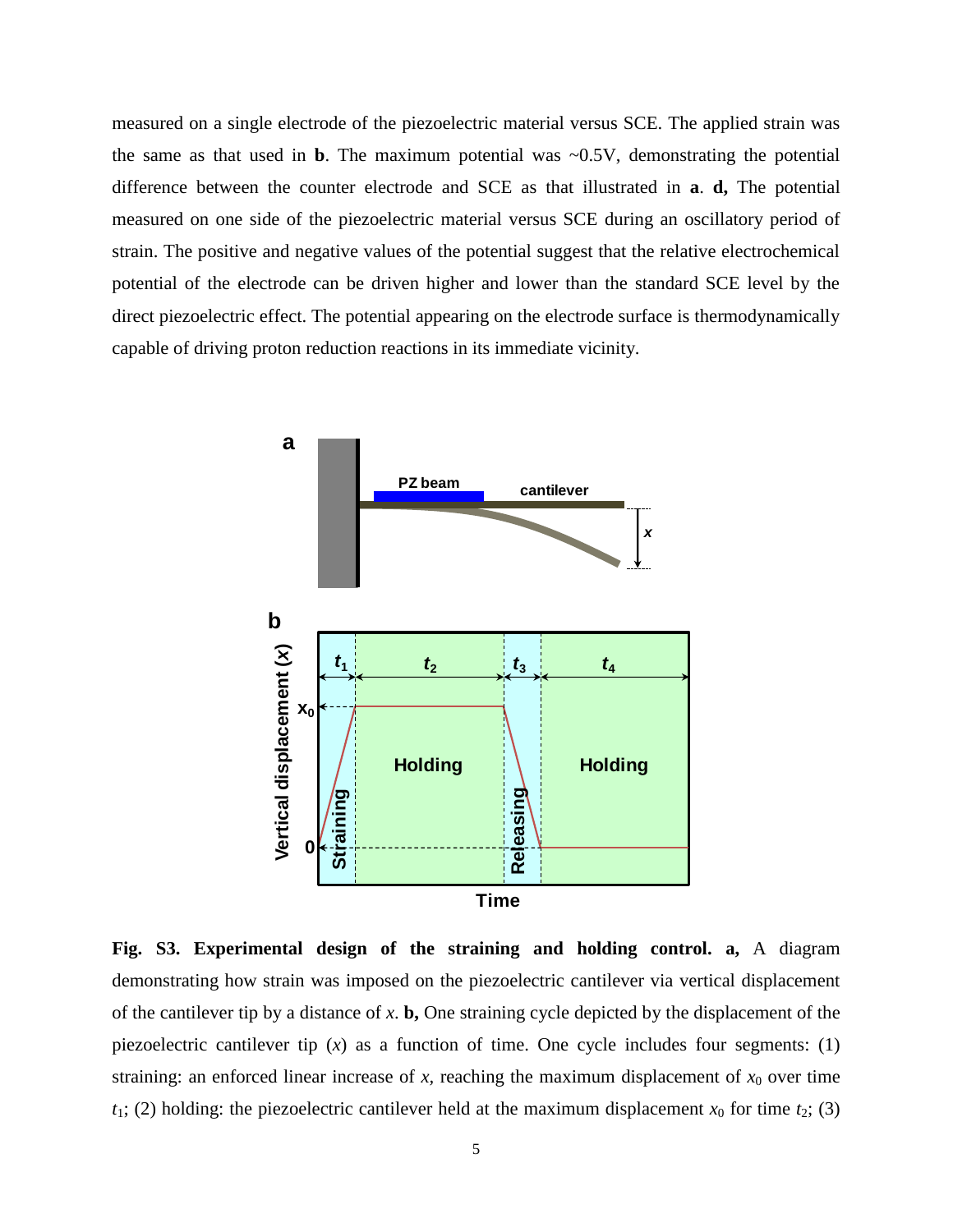releasing: a linear return of the displacement back to 0 over a time *t*3; (4) holding: the piezoelectric cantilever held at the displacement 0 for time *t*4. The displacement was program controlled and repeated for designed cycles. In all experiments, staining times  $t_1$  and  $t_3$  were set equal and their value held constant; while  $t_2$  and  $t_4$  were set equal but their value varied for investigating the holding time influence toward the piezocatalyzed hydrogen evolution.



**Fig. S4. The piezoelectric potential profiles measured under different straining patterns for studying the influence of holding time toward the piezocatalyzed hydrogen evolution.** In all experiments, the straining and releasing times were set equal ( $t_1 = t_3 = 50$  ms). The holding times  $(t_2 = t_4)$  were varied from 0.05 to 2.0 s as marked in the top-right corner of each figure (the 2.0 s curve is shown in Fig. 3A of the main text). Because of the constant straining time  $t_1$ , the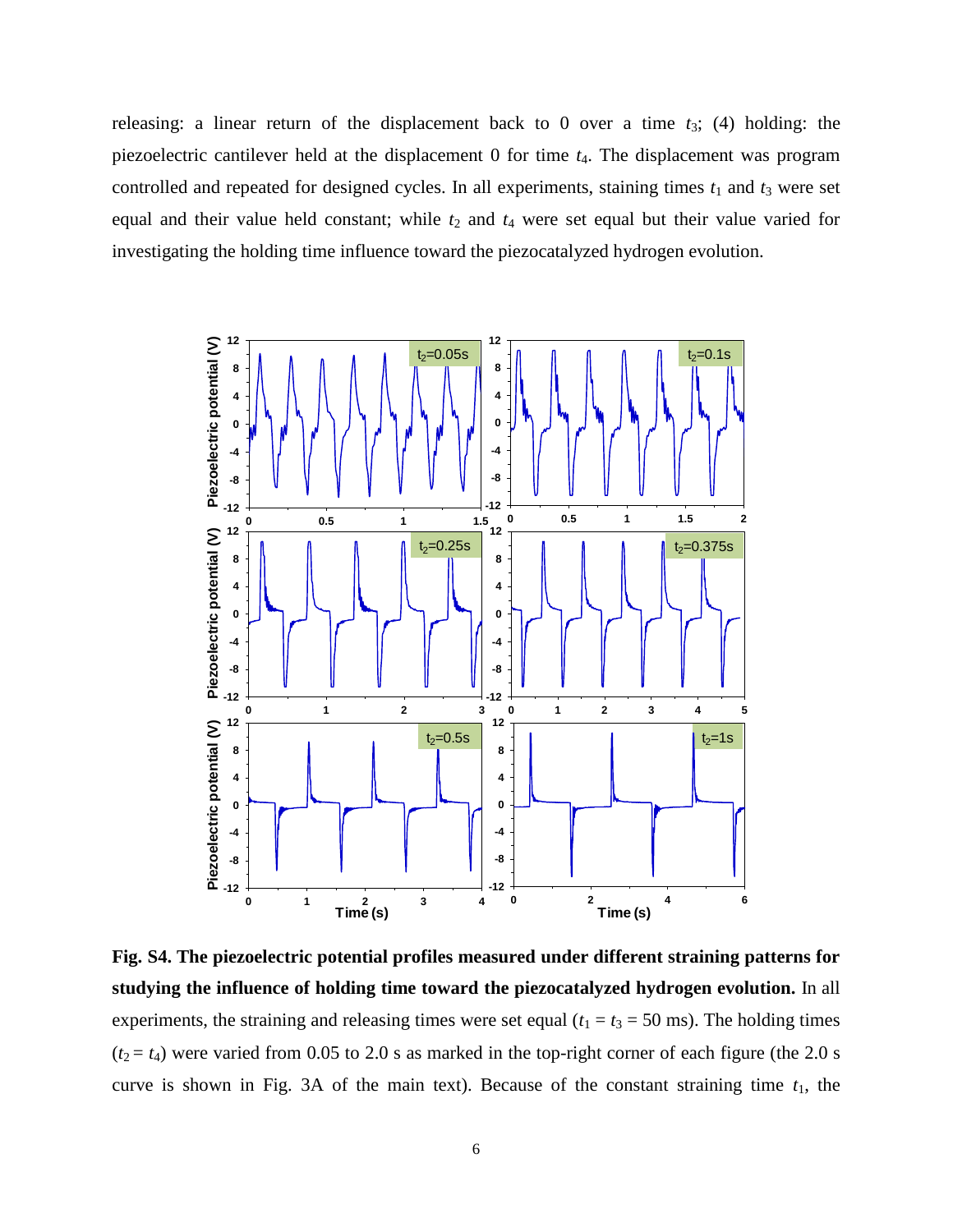piezoelectric material experienced the same strain rate, and thus nearly identical peak piezoelectric potentials were obtained. From these curves, the quantity of charges depleted from the piezoelectric material can be calculated as a function of the holding time.



**Fig. S5. Method for calculating the number of released charges from the piezoelectric potential profiles.** Above curve is the piezoelectric potential profile when the piezoelectric beam was strained and held in air. This curve reveals the rate of piezoelectric charge leakage due to the measurement system. Starting from a piezoelectric potential of  $\sim 10$  V (identical to the holding experiments), the magnitude of potential drain was within the noise level during a 5 second period. Therefore, when calculating the quantity of charge drained in an aqueous environment for a maximum 2 second period, the charge drained through the measurement equipment is negligible.

Hence, the piezoelectric potential drop was attributed completely to charge depletion mechanisms in the aqueous environment (i.e. capacitive or Faradic currents). Thus, total charge released from the piezoelectric surface over a single straining cycle was determined by:

$$
\Delta Q = \frac{\Delta V \varepsilon_m}{2d} \, .
$$

Δ*Q* is the total charge removed from a single side of the piezoelectric material. Δ*V* is the piezoelectric potential difference between the peak value and the value right before the opposite